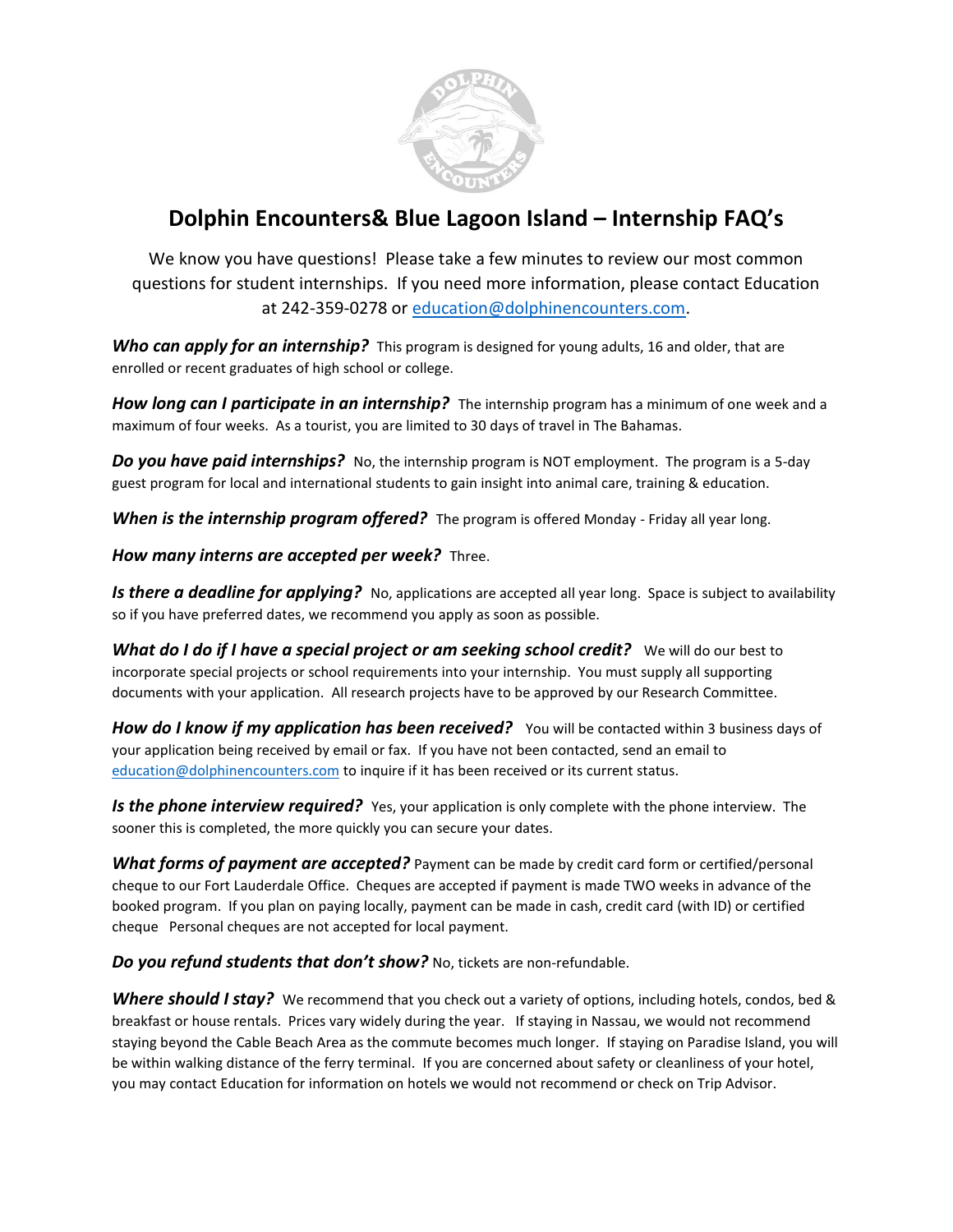*Is transportation included?* No, all students must provide their own transportation, including airlines, taxi, bus service, etc. If staying at a local hotel, you may be able to schedule low-cost round-trip bus services with our contracted vendor, Mr. Johnson's Bus Service. If needed, please ask for more details. If you are staying on Paradise Island, you will be able to walk from your hotel to the Paradise Island Ferry Terminal.

Are there any travel requirements? Citizens from most countries are not required to have a VISA to enter The Bahamas. Please check on-line with your embassy for further details. You will need a valid passport, address of your lodgings, and proof of airline arrangements to leave the country within 30 days after arrival. Please do NOT use the words "INTERNSHIP" or "WORK" when you enter through Bahamas Immigration as these are going to be confused with persons seeking paid employment in The Bahamas. You are a tourist on vacation with a ticket for an activity on Blue Lagoon Island.

*Are professional photos available?* Each internship program includes two photos per week OR options to purchase photos. Please see the Photo Souvenir Flyer for additional services.

*What should I wear?* Students should be prepared to go in the water or get wet at all times. We recommend: sandals, swimsuit, towel and a dry change of clothes. You will be provided with 2 t-shirts for each week of your program, a rain poncho, and use of a company wetsuit, mask & snorkel, and gloves for water activities. Please see the Uniform Guidelines for full details of acceptable clothing and accessories. Other items: sunscreen, rashgaurd, hat, and warm layers if weather is cool.

*What happens if it rains?* Programs go rain or shine. Rain can be frequent or heavy. Refunds will ONLY be offered if the decision to cancel due to extreme weather conditions is made by Dolphin Encounters.

Is the boat ride included? Yes, round-trip transportation is provided from Paradise Island to Blue Lagoon.

*What do I do when I get to the Paradise Island ferry terminal?* The Intern Coordinator or Education Supervisor will be there before 7:30 AM to greet you and answer any questions before you board the tender.

*What happens if I am late?* Tenders will NOT be held up for late students. You will need to contact Education by phone, email, text or what's app as soon as you know that you will not be on a scheduled tender.

*Are the boats safe?* Yes, our professional double-decker catamarans are operated by certified captains and mates and are equipped with proper facilities for guest comfort and safety.

*Are wetsuits provided?* Yes! Wetsuit rentals are FREE.

*Can I play in the Aquapark & Bounce Parks at Blue Lagoon on my lunch break?* Approval for interns to use guest areas at Blue Lagoon during the lunch break must be obtained from the Beach Manager.

**Does my program** *include any food?* No, interns are responsible for their own food & beverage. However, you will be able to purchase individual items and lunch at available staff rates.

*Can I bring my own food?* Yes, you may bring your own food and beverage to the island. There is access to a refrigerator and microwave on the island.

**How much should I plan for food costs each day?** We recommend that you plan \$20-\$25 a day.

Is there a secure area for my belongings on the *island?* Yes, each intern is issued a full-size locker and combination lock to use during their internship. Dolphin Encounters is not responsible for any lost or stolen items.